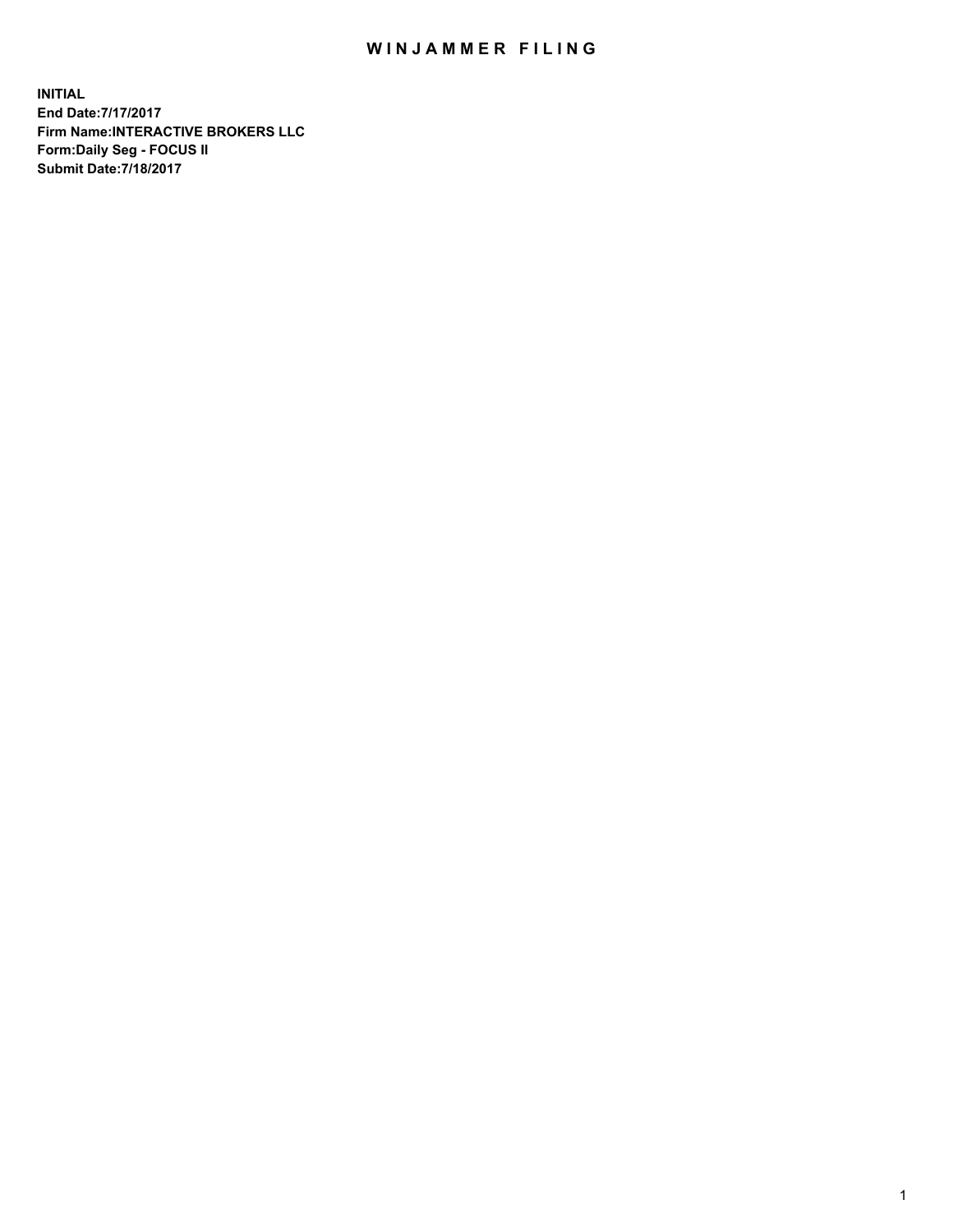## **INITIAL End Date:7/17/2017 Firm Name:INTERACTIVE BROKERS LLC Form:Daily Seg - FOCUS II Submit Date:7/18/2017 Daily Segregation - Cover Page**

| Name of Company<br><b>Contact Name</b><br><b>Contact Phone Number</b><br><b>Contact Email Address</b>                                                                                                                                                                                                                          | <b>INTERACTIVE BROKERS LLC</b><br>James Menicucci<br>203-618-8085<br>jmenicucci@interactivebrokers.c<br>$om$ |
|--------------------------------------------------------------------------------------------------------------------------------------------------------------------------------------------------------------------------------------------------------------------------------------------------------------------------------|--------------------------------------------------------------------------------------------------------------|
| FCM's Customer Segregated Funds Residual Interest Target (choose one):<br>a. Minimum dollar amount: ; or<br>b. Minimum percentage of customer segregated funds required:% ; or<br>c. Dollar amount range between: and; or<br>d. Percentage range of customer segregated funds required between: % and %.                       | $\overline{\mathbf{0}}$<br>$\overline{\mathbf{0}}$<br>155,000,000 245,000,000<br>00                          |
| FCM's Customer Secured Amount Funds Residual Interest Target (choose one):<br>a. Minimum dollar amount: ; or<br>b. Minimum percentage of customer secured funds required:%; or<br>c. Dollar amount range between: and; or<br>d. Percentage range of customer secured funds required between: % and %.                          | $\overline{\mathbf{0}}$<br>$\overline{\mathbf{0}}$<br>80,000,000 120,000,000<br>0 <sub>0</sub>               |
| FCM's Cleared Swaps Customer Collateral Residual Interest Target (choose one):<br>a. Minimum dollar amount: ; or<br>b. Minimum percentage of cleared swaps customer collateral required:% ; or<br>c. Dollar amount range between: and; or<br>d. Percentage range of cleared swaps customer collateral required between:% and%. | $\overline{\mathbf{0}}$<br>$\underline{\mathbf{0}}$<br>0 <sub>0</sub><br>0 <sup>0</sup>                      |

Attach supporting documents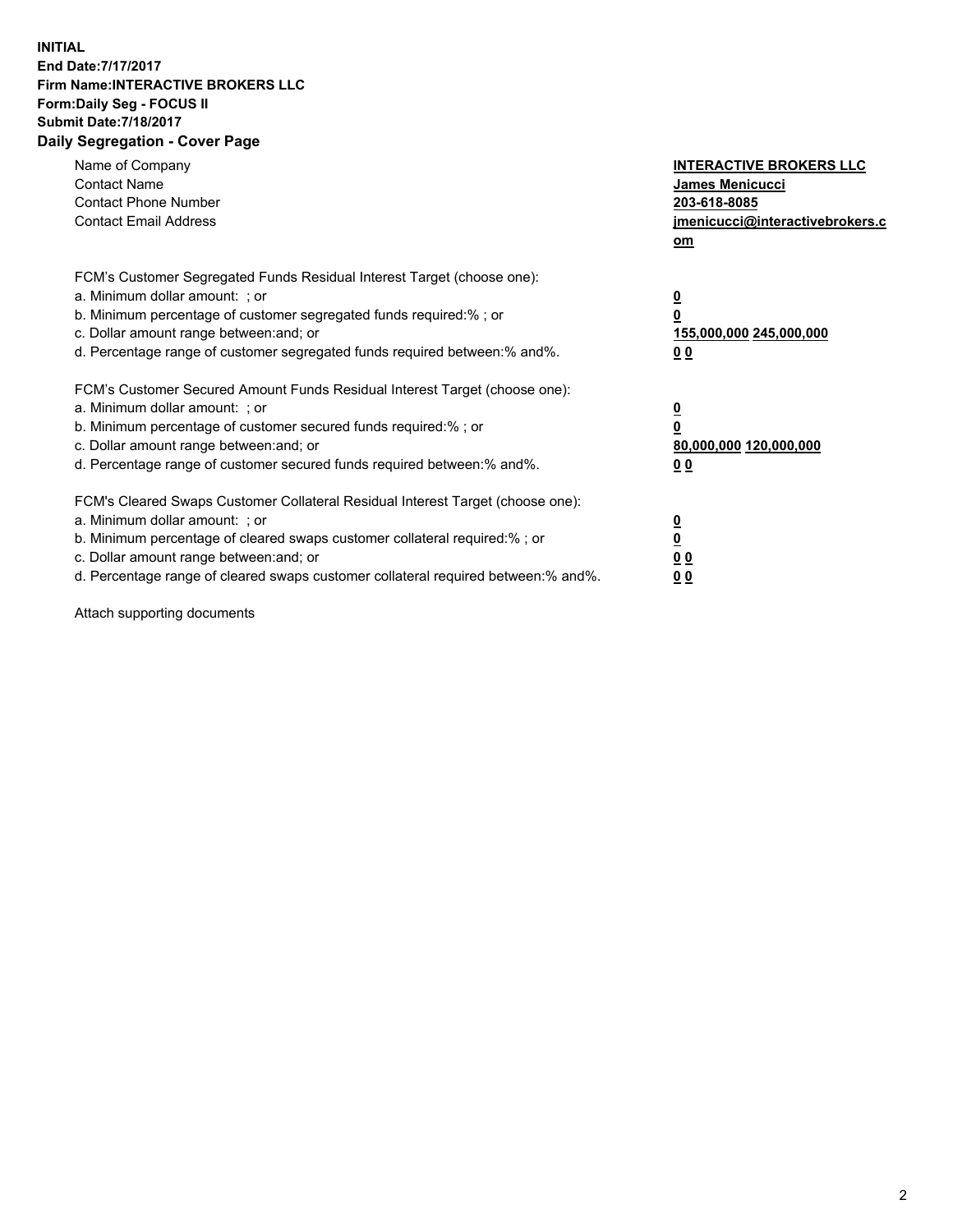## **INITIAL End Date:7/17/2017 Firm Name:INTERACTIVE BROKERS LLC Form:Daily Seg - FOCUS II Submit Date:7/18/2017 Daily Segregation - Secured Amounts**

|     | Daily Ocglegation - Occuled Amounts                                                                        |                                  |
|-----|------------------------------------------------------------------------------------------------------------|----------------------------------|
|     | Foreign Futures and Foreign Options Secured Amounts                                                        |                                  |
|     | Amount required to be set aside pursuant to law, rule or regulation of a foreign                           | $0$ [7305]                       |
|     | government or a rule of a self-regulatory organization authorized thereunder                               |                                  |
| 1.  | Net ledger balance - Foreign Futures and Foreign Option Trading - All Customers                            |                                  |
|     | A. Cash                                                                                                    | 353,652,613 [7315]               |
|     | B. Securities (at market)                                                                                  | $0$ [7317]                       |
| 2.  | Net unrealized profit (loss) in open futures contracts traded on a foreign board of trade                  | 13,874,618 [7325]                |
| 3.  | Exchange traded options                                                                                    |                                  |
|     | a. Market value of open option contracts purchased on a foreign board of trade                             | 45,603 [7335]                    |
|     | b. Market value of open contracts granted (sold) on a foreign board of trade                               | -14,538 [7337]                   |
| 4.  | Net equity (deficit) (add lines 1. 2. and 3.)                                                              | 367,558,296 [7345]               |
| 5.  | Account liquidating to a deficit and account with a debit balances - gross amount                          | 2,530 [7351]                     |
|     | Less: amount offset by customer owned securities                                                           | 0 [7352] 2,530 [7354]            |
| 6.  | Amount required to be set aside as the secured amount - Net Liquidating Equity                             | 367,560,826 [7355]               |
|     | Method (add lines 4 and 5)                                                                                 |                                  |
| 7.  | Greater of amount required to be set aside pursuant to foreign jurisdiction (above) or line                | 367,560,826 [7360]               |
|     | 6.                                                                                                         |                                  |
|     | FUNDS DEPOSITED IN SEPARATE REGULATION 30.7 ACCOUNTS                                                       |                                  |
| 1.  | Cash in banks                                                                                              |                                  |
|     | A. Banks located in the United States                                                                      | 67,762,603 [7500]                |
|     | B. Other banks qualified under Regulation 30.7                                                             | 0 [7520] 67,762,603 [7530]       |
| 2.  | Securities                                                                                                 |                                  |
|     | A. In safekeeping with banks located in the United States                                                  | 343,693,755 [7540]               |
|     | B. In safekeeping with other banks qualified under Regulation 30.7                                         | 0 [7560] 343,693,755 [7570]      |
| 3.  | Equities with registered futures commission merchants                                                      |                                  |
|     | A. Cash                                                                                                    | $0$ [7580]                       |
|     | <b>B.</b> Securities                                                                                       | $0$ [7590]                       |
|     | C. Unrealized gain (loss) on open futures contracts                                                        | $0$ [7600]                       |
|     | D. Value of long option contracts                                                                          | $0$ [7610]                       |
|     | E. Value of short option contracts                                                                         | 0 [7615] 0 [7620]                |
| 4.  | Amounts held by clearing organizations of foreign boards of trade                                          |                                  |
|     | A. Cash                                                                                                    | $0$ [7640]                       |
|     | <b>B.</b> Securities                                                                                       | $0$ [7650]                       |
|     | C. Amount due to (from) clearing organization - daily variation                                            | $0$ [7660]                       |
|     | D. Value of long option contracts                                                                          | $0$ [7670]                       |
|     | E. Value of short option contracts                                                                         | 0 [7675] 0 [7680]                |
| 5.  | Amounts held by members of foreign boards of trade                                                         |                                  |
|     | A. Cash                                                                                                    | 73,900,090 [7700]                |
|     | <b>B.</b> Securities                                                                                       | $0$ [7710]                       |
|     | C. Unrealized gain (loss) on open futures contracts                                                        | 6,408,865 [7720]                 |
|     | D. Value of long option contracts                                                                          | 45,603 [7730]                    |
|     | E. Value of short option contracts                                                                         | -14,538 [7735] 80,340,020 [7740] |
| 6.  | Amounts with other depositories designated by a foreign board of trade                                     | 0 [7760]                         |
| 7.  | Segregated funds on hand                                                                                   | $0$ [7765]                       |
| 8.  | Total funds in separate section 30.7 accounts                                                              | 491,796,378 [7770]               |
| 9.  | Excess (deficiency) Set Aside for Secured Amount (subtract line 7 Secured Statement<br>Page 1 from Line 8) | 124,235,552 [7380]               |
| 10. | Management Target Amount for Excess funds in separate section 30.7 accounts                                | 80,000,000 [7780]                |
| 11. | Excess (deficiency) funds in separate 30.7 accounts over (under) Management Target                         | 44,235,552 [7785]                |
|     |                                                                                                            |                                  |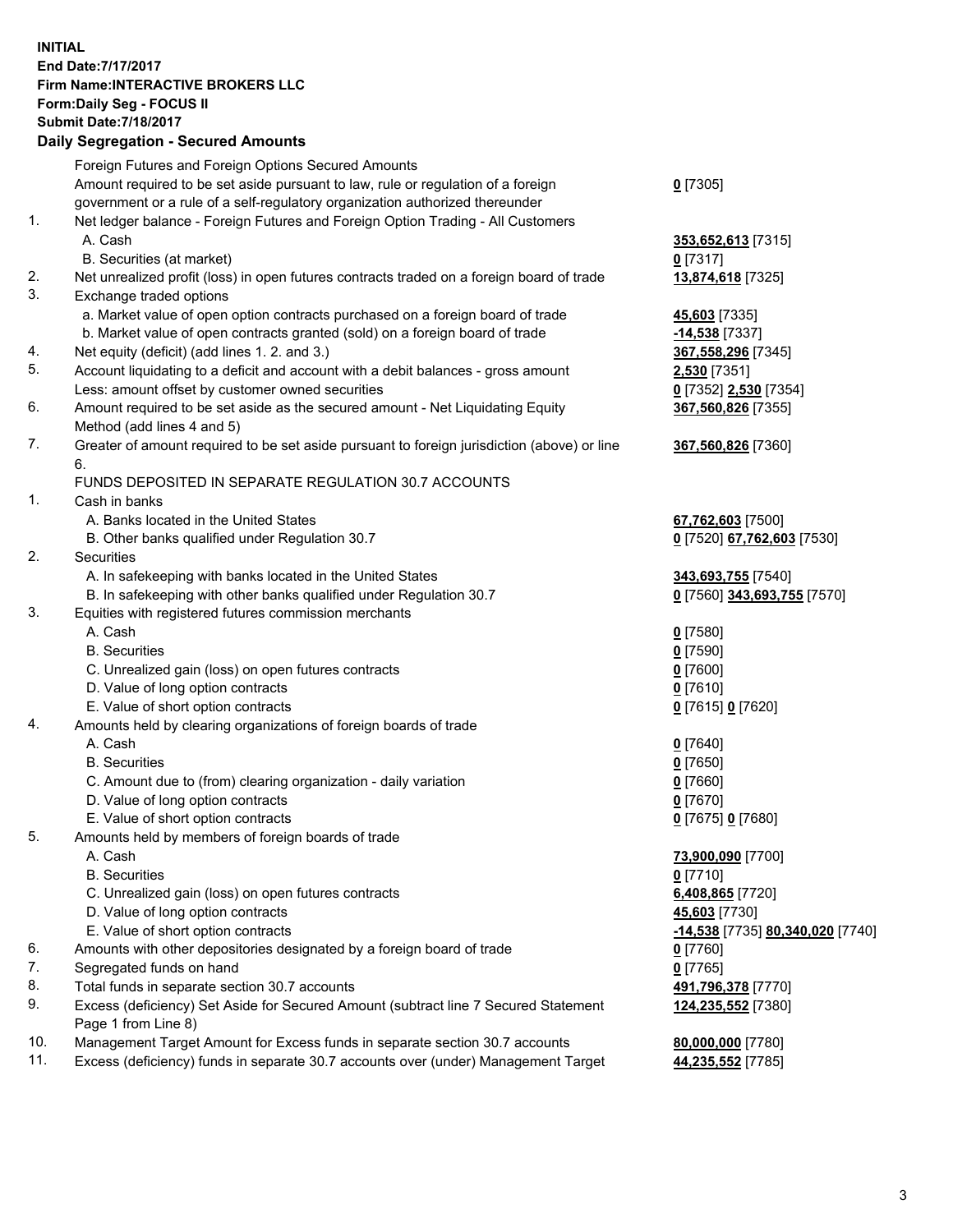**INITIAL End Date:7/17/2017 Firm Name:INTERACTIVE BROKERS LLC Form:Daily Seg - FOCUS II Submit Date:7/18/2017 Daily Segregation - Segregation Statement** SEGREGATION REQUIREMENTS(Section 4d(2) of the CEAct) 1. Net ledger balance A. Cash **4,304,861,786** [7010] B. Securities (at market) **0** [7020] 2. Net unrealized profit (loss) in open futures contracts traded on a contract market **-98,713,477** [7030] 3. Exchange traded options A. Add market value of open option contracts purchased on a contract market **192,101,446** [7032] B. Deduct market value of open option contracts granted (sold) on a contract market **-284,364,019** [7033] 4. Net equity (deficit) (add lines 1, 2 and 3) **4,113,885,736** [7040] 5. Accounts liquidating to a deficit and accounts with debit balances - gross amount **217,612** [7045] Less: amount offset by customer securities **0** [7047] **217,612** [7050] 6. Amount required to be segregated (add lines 4 and 5) **4,114,103,348** [7060] FUNDS IN SEGREGATED ACCOUNTS 7. Deposited in segregated funds bank accounts A. Cash **737,436,022** [7070] B. Securities representing investments of customers' funds (at market) **2,409,710,490** [7080] C. Securities held for particular customers or option customers in lieu of cash (at market) **0** [7090] 8. Margins on deposit with derivatives clearing organizations of contract markets A. Cash **519,186,089** [7100] B. Securities representing investments of customers' funds (at market) **748,568,403** [7110] C. Securities held for particular customers or option customers in lieu of cash (at market) **0** [7120] 9. Net settlement from (to) derivatives clearing organizations of contract markets **-2,686,774** [7130] 10. Exchange traded options A. Value of open long option contracts **192,099,383** [7132] B. Value of open short option contracts **-284,359,567** [7133] 11. Net equities with other FCMs A. Net liquidating equity **0** [7140] B. Securities representing investments of customers' funds (at market) **0** [7160] C. Securities held for particular customers or option customers in lieu of cash (at market) **0** [7170] 12. Segregated funds on hand **0** [7150] 13. Total amount in segregation (add lines 7 through 12) **4,319,954,046** [7180] 14. Excess (deficiency) funds in segregation (subtract line 6 from line 13) **205,850,698** [7190] 15. Management Target Amount for Excess funds in segregation **155,000,000** [7194]

16. Excess (deficiency) funds in segregation over (under) Management Target Amount Excess

**50,850,698** [7198]